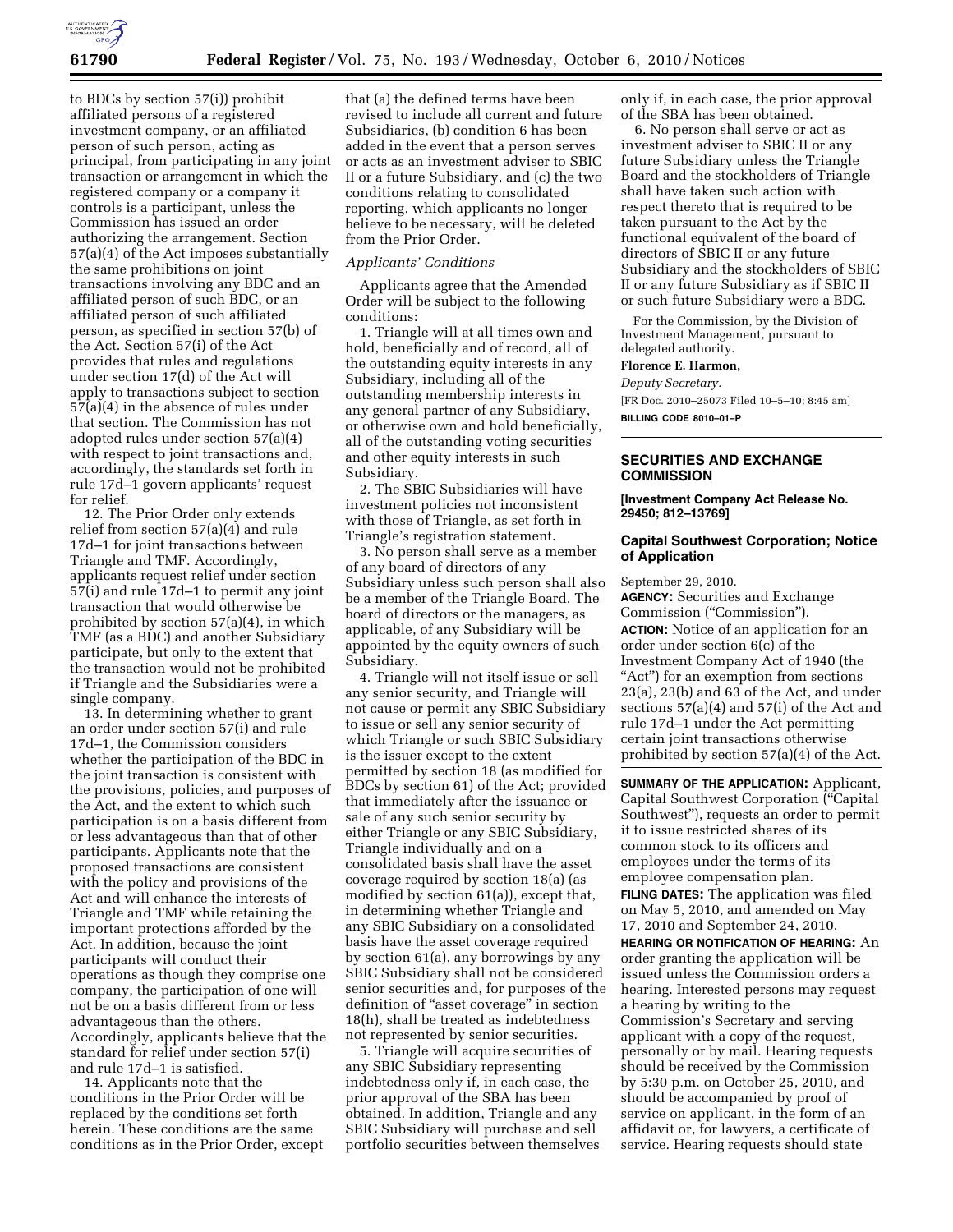the nature of the writer's interest, the reason for the request, and the issues contested. Persons who wish to be notified of a hearing may request notification by writing to the Commission's Secretary.

**ADDRESSES:** Secretary, U.S. Securities and Exchange Commission, 100 F Street, NE., Washington, DC 20549– 1090. Applicant, 12900 Preston Road, Suite 700, Dallas, TX 75230.

**FOR FURTHER INFORMATION CONTACT:** John Yoder, Senior Counsel, at (202) 551– 6878, or Michael W. Mundt, Assistant Director, at (202) 551–6821 (Division of Investment Management, Office of Investment Company Regulation).

**SUPPLEMENTARY INFORMATION:** The following is a summary of the application. The complete application may be obtained via the Commission's Web site by searching for the file number, or for an applicant using the Company name box, at *[http://](http://www.sec.gov/search/search.htm) [www.sec.gov/search/search.htm,](http://www.sec.gov/search/search.htm)* or by calling (202) 551–8090.

# **Applicant's Representations**

1. Capital Southwest, a Texas corporation, is an internally managed, non-diversified, closed-end investment company that has elected to be regulated as a business development company (''BDC'') under the Act.1 Capital Southwest provides debt and equity growth capital to privately-held middle-market companies and its investment objective is to achieve capital appreciation through long-term investments in businesses believed to have favorable growth potential. Capital Southwest's investment interests are focused on expansion financings, management buyouts, minority recapitalizations, industry consolidations and early-stage financings in a broad range of industry segments. Shares of Capital Southwest's common stock are traded on the NASDAQ Global Select Market under the symbol "CSWC." As of April 13, 2010, there were 3,741,638 shares of Capital Southwest's common stock outstanding. As of that date, Capital Southwest had 514 employees, including employees of its whollyowned subsidiaries.

2. Capital Southwest currently has a five-member board of directors (the ''Board'') of whom one is an ''interested person'' of Capital Southwest within the meaning of section 2(a)(19) of the Act and four are not interested persons (the ''Non-interested Directors''). Capital Southwest has four directors who are neither officers nor employees of Capital Southwest.

3. Capital Southwest believes that its successful performance depends on its ability to offer fair compensation packages to its professionals that are competitive with those offered by other investment management businesses. Capital Southwest believes that the ability to offer equity-based compensation to its professionals is vital to Capital Southwest's future growth and success. Capital Southwest wishes to adopt the Capital Southwest Corporation 2010 Restricted Stock Award Plan (the "Plan") providing for the periodic issuance of shares of restricted stock (*i.e.,* stock that, at the time of issuance, is subject to certain forfeiture restrictions, and thus is restricted as to its transferability until such forfeiture restrictions have lapsed) (the ''Restricted Stock'') for its employees and officers, and employees of its wholly-owned subsidiaries (each a ''Participant,'' and collectively, the ''Participants'').

4. The Plan will authorize the issuance of shares of Restricted Stock subject to certain forfeiture restrictions. These restrictions may relate to continued employment (lapsing either on an annual or other period basis or on a ''cliff'' basis, *i.e.,* at the end of a stated period of time), or other restrictions deemed by the Compensation Committee (as defined below) to be appropriate.2 The Restricted Stock will be subject to restrictions on transferability and other restrictions as required by the Compensation Committee. Except to the extent restricted under the terms of the Plan, a Participant granted Restricted Stock will have all the rights of any other shareholder, including the right to vote the Restricted Stock and the right to receive dividends. During the restriction period, the Restricted Stock generally may not be sold, transferred, pledged, hypothecated, margined, or otherwise encumbered by the Participant. Except as the Board otherwise determines, upon termination of a Participant's employment during the applicable restriction period, Restricted Stock for which forfeiture restrictions have not lapsed at the time of such termination shall be forfeited.

5. The maximum amount of Restricted Stock that may be issued under the Plan will be 10% of the outstanding shares of common stock of Capital Southwest on the effective date of the Plan plus 10% of the number of shares of Capital Southwest's common stock issued or delivered by Capital Southwest (other than pursuant to compensation plans) during the term of the Plan.3 The Plan limits the total number of shares that may be awarded to any single Participant in a single year to 6250 shares. In addition, no Restricted Stock Participant may be granted more than 25% of the shares reserved for issuance under the Plan. The Plan will be administered by the Compensation Committee, which, upon approval of the required majority, as defined in section  $57($ o) of the Act,<sup>4</sup> of the Board, will award shares of Restricted Stock to the Participants from time to time as part of the Participants' compensation based on a Participant's actual or expected performance and value to Capital Southwest.

6. Each issuance of Restricted Stock under the Plan will be approved by the required majority, as defined in section 57(o) of the Act, of Capital Southwest's directors on the basis that the issuance is in the best interests of Capital Southwest and its shareholders. The date on which the required majority approves an issuance of Restricted Stock will be deemed the date on which the subject Restricted Stock is granted.

7. The Plan has been approved by the Compensation Committee, as well as the Board, including the required majority as defined in section 57(o) of the Act. The Plan will be submitted for approval to Capital Southwest's shareholders, and will become effective upon such approval, subject to and following receipt of the order.

# **Applicant's Legal Analysis**

#### *Sections 23(a) and (b), Section 63*

1. Under section 63 of the Act, the provisions of section 23(a) of the Act generally prohibiting a registered closed-end investment company from issuing securities for services or for

<sup>1</sup>Capital Southwest was incorporated in Texas in 1961. On March 30, 1988 Capital Southwest elected to be regulated as a BDC. Section 2(a)(48) of the Act defines a BDC to be any closed-end investment company that operates for the purpose of making investments in securities described in sections 55(a)(1) through 55(a)(3) of the Act and makes available significant managerial assistance with respect to the issuers of such securities.

<sup>2</sup>The Compensation Committee of the Board (the ''Compensation Committee'') is comprised solely of the Non-interested Directors.

<sup>3</sup>For purposes of calculating compliance with this limit, Capital Southwest will count as Restricted Stock all shares of its common stock that are issued pursuant to the Plan less any shares that are forfeited back to Capital Southwest and cancelled as a result of forfeiture restrictions not lapsing.

<sup>&</sup>lt;sup>4</sup>The term "required majority," when used with respect to the approval of a proposed transaction, plan, or arrangement, means both a majority of a BDC's directors or general partners who have no financial interest in such transaction, plan, or arrangement and a majority of such directors or general partners who are not interested persons of such company.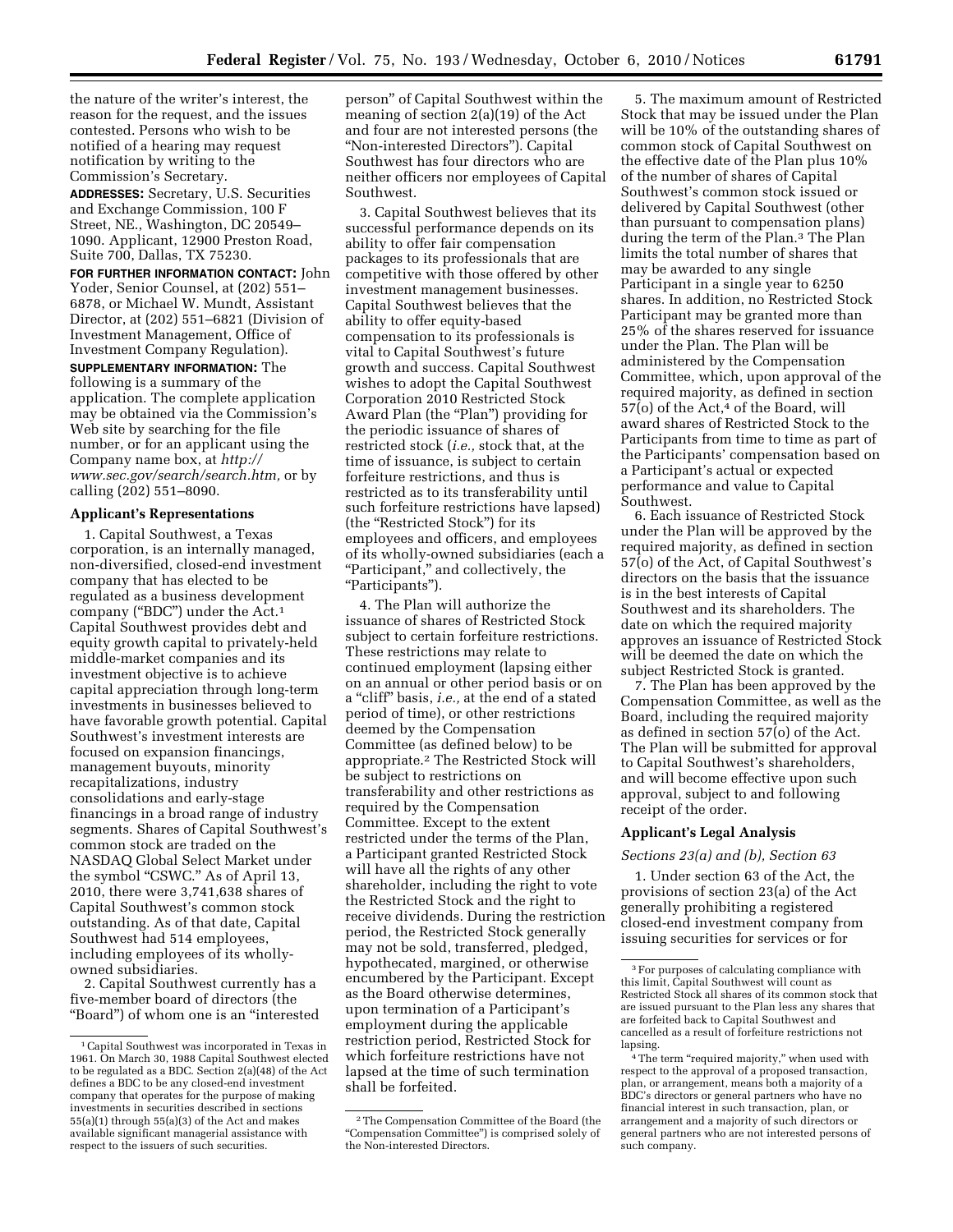property other than cash or securities are made applicable to BDCs. This provision would prohibit the issuance of Restricted Stock as a part of the Plan.

2. Section 23(b) generally prohibits a closed-end management investment company from selling its common stock at a price below its current net asset value (''NAV''). Section 63(2) makes section 23(b) applicable to BDCs unless certain conditions are met. Because Restricted Stock that would be granted under the Plan would not meet the terms of section 63(2), sections 23(b) and 63 prohibit the issuance of the Restricted Stock.

3. Section 6(c) provides that the Commission may, by order upon application, conditionally or unconditionally exempt any person, security, or transaction, or any class or classes of persons, securities or transactions, from any provision of the Act, if and to the extent that the exemption is necessary or appropriate in the public interest and consistent with the protection of investors and the purposes fairly intended by the policy and provisions of the Act.

4. Capital Southwest requests an order pursuant to section 6(c) of the Act granting an exemption from the provisions of sections 23(a) and (b) and section 63 of the Act.<sup>5</sup> Capital Southwest states that the concerns underlying those sections include: (a) Preferential treatment of investment company insiders and the use of options and other rights by insiders to obtain control of the investment company; (b) complication of the investment company's structure that makes it difficult to determine the value of the company's shares; and (c) dilution of shareholders' equity in the investment company. Capital Southwest states that the Plan does not raise concerns about preferential treatment of Capital Southwest's insiders because the Plan is a bona fide compensation plan of the type common among corporations generally. In addition, section 61(a)(3)(B) of the Act permits a BDC to issue to its officers, directors and employees, pursuant to an executive compensation plan, warrants, options and rights to purchase the BDC's voting

securities, subject to certain requirements. Capital Southwest states that, for reasons that are unclear, section 61 and its legislative history do not address the issuance by a BDC of restricted stock as incentive compensation. Capital Southwest states, however, that the issuance of Restricted Stock is substantially similar, for purposes of investor protection under the Act, to the issuance of warrants, options, and rights as contemplated by section 61. Capital Southwest also asserts that the Plan would not become a means for insiders to obtain control of Capital Southwest because the number of shares of Capital Southwest issuable under the Plan would be limited as set forth in the application. Moreover, no individual Restricted Stock Participant could be issued more than 25% of the shares reserved for issuance under the Plan.

5. Capital Southwest further states that the Plan will not unduly complicate Capital Southwest's structure because equity-based compensation arrangements are widely used among corporations and commonly known to investors. Capital Southwest notes that the Plan will be submitted to its shareholders for their approval. Capital Southwest represents that a concise, "plain English" description of the Plan, including its potential dilutive effect, will be provided in the proxy materials that will be submitted to Capital Southwest's shareholders. Capital Southwest also states that it will comply with the proxy disclosure requirements in Item 10 of Schedule 14A under the Securities Exchange Act of 1934 (the "Exchange Act"). Capital Southwest further notes that the Plan will be disclosed to investors in accordance with the requirements of the Form N– 2 registration statement for closed-end investment companies, and pursuant to the standards and guidelines adopted by the Financial Accounting Standards Board for operating companies. In addition, Capital Southwest will comply with the disclosure requirements for executive compensation plans applicable to operating companies under the Exchange Act.6 Capital

Southwest thus concludes that the Plan will be adequately disclosed to investors and appropriately reflected in the market value of Capital Southwest's shares.

6. Capital Southwest acknowledges that, while awards granted under the Plan would have a dilutive effect on the shareholders' equity in Capital Southwest, that effect would be outweighed by the anticipated benefits of the Plan to Capital Southwest and its shareholders. Capital Southwest asserts that it needs the flexibility to provide the requested equity-based employee compensation in order to be able to compete effectively with other financial services firms for talented professionals. These professionals, Capital Southwest suggests, in turn are likely to increase Capital Southwest's performance and shareholder value. Capital Southwest also asserts that equity-based compensation would more closely align the interests of Capital Southwest's employees with those of its shareholders. In addition, Capital Southwest states that its shareholders will be further protected by the conditions to the requested order that assure continuing oversight of the operation of the Plan by Capital Southwest's Board.

### *Section 57(a)(4), Rule 17d–1*

7. Section 57(a) proscribes certain transactions between a BDC and persons related to the BDC in the manner described in section 57(b) (''57(b) persons''), absent a Commission order. Section 57(a)(4) generally prohibits a 57(b) person from effecting a transaction in which the BDC is a joint participant absent such an order. Rule 17d–1, made applicable to BDCs by section 57(i), proscribes participation in a ''joint enterprise or other joint arrangement or profit-sharing plan,'' which includes a stock option or purchase plan. Employees and directors of a BDC are 57(b) persons. Thus, the issuance of shares of Restricted Stock could be deemed to involve a joint transaction involving a BDC and a 57(b) person in contravention of section 57(a)(4). Rule 17d–1(b) provides that, in considering relief pursuant to the rule, the Commission will consider (i) whether the participation of the company in a joint enterprise is consistent with the Act's policies and purposes and (ii) the extent to which that participation is on a basis different from or less advantageous than that of other participants.

<sup>5</sup>Capital Southwest asks that the order apply also to any future officers and employees of Capital Southwest and future employees of Capital Southwest's wholly-owned subsidiaries that are eligible to receive Restricted Stock under the Plan. Additionally, to the extent that Capital Southwest creates or acquires additional wholly-owned subsidiaries, and to the extent that such future subsidiaries have employees to whom the relief requested herein would otherwise apply, Capital Southwest asks that such relief, if granted, be extended to such employees of any future subsidiaries.

<sup>6</sup>Capital Southwest will comply with the amendments to the disclosure requirements for executive and director compensation, related party transactions, director independence and other corporate governance matters, and security ownership of officers and directors to the extent adopted and applicable to BDCs. *See* Executive Compensation and Related Party Disclosure, Securities Act Release No. 8655 (Jan. 27, 2006) (proposed rule); Executive Compensation and Related Party Disclosure, Securities Act Release No. 8732A (Aug. 29, 2006) (final rule and proposed rule), as amended by Executive Compensation Disclosure, Securities Act Release No. 8765 (Dec.

<sup>22, 2006) (</sup>adopted as interim final rules with request for comments).